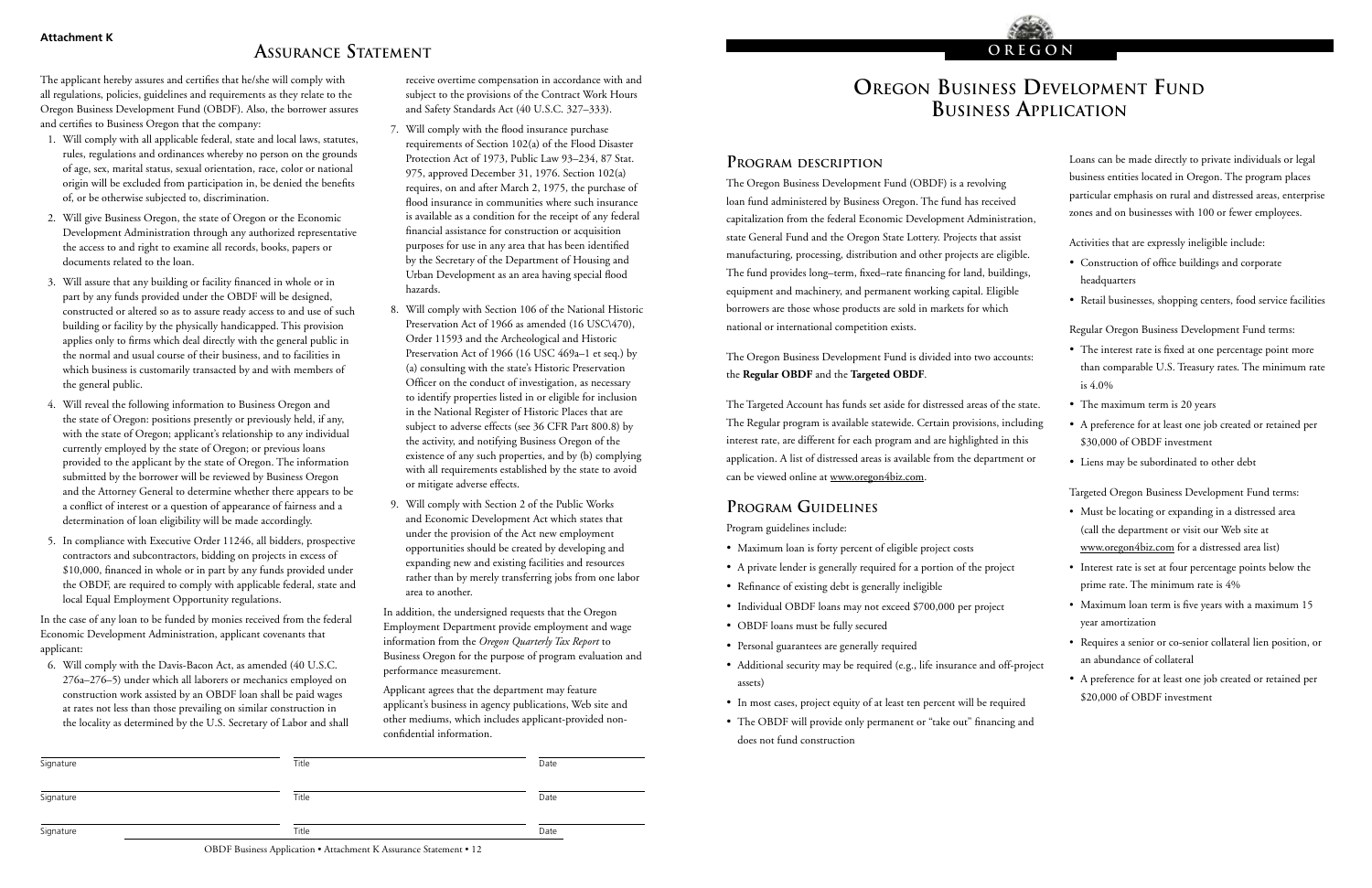## **ApplicAtiOn prOcess**

### **Application Procedure**

Prospective borrowers from the Oregon Business Development Fund must complete an application and submit it to Business Oregon approximately three weeks prior to a regularly scheduled meeting of the finance committee. Generally, the committee meets twice each month. Application materials must be complete, including all necessary attachments and required signatures of company officials. *A complete application will help expedite loan processing time.*

The prospective borrower should have required private financing commitments in place prior to the finance committee meeting. Applicants should coordinate with department staff relating to scheduling of applications on the next finance committee meeting agenda, private commitment letter, appraisals and other required application information or documentation.

Loans less than \$100,000 may be approved by the director of the department.

#### **Fees**

A \$200 application fee must accompany this application. Approved loans alsowillbecharged1.5percentoftheOBDFloanamountinaddition to all loan closing costs associated with the project. Loan fees can be included in the total project costs.

### **Loan Packaging**

A number of local development groups around the state have contracts with the department to prepare loan packages for the Oregon Business Development Fund. The department may reimburse these local development groups for loan packaging work. Please contact the department staff if you need assistance in loan packaging.

### **cOnFiDentiAlity stAtement**

Information in financial statements submitted to the department are subject to public records law, ORS 192.410, 192.420, 192.345, 192.355, and 192.505. Certain information in the department's possession may be made available for public inspection after an application for financial assistance is received. This information includes the names of the applicants, including principals; the amounts, types and general terms of financial assistance; description of project and business benefiting from the financial assistance; number of jobs projected or retained in

connection with the project; and the names of the financial institutions participating in the process.

Certain other records the department may keep confidential, under certain circumstances. These may include, but are not limited to: reports from creditors, employers, customers, suppliers; financial statements, tax returns, business records, employment history and other personal data submitted by the applicant; formulas, plans, designs or related information which constitute trade secrets under ORS 192.345 (2); customer lists; production, sales or cost data; and marketing strategy information.

If an applicant desires information be confidential, the applicant should clearly identify what information or documents it wishes to be kept confidential. Although the department will attempt to keep the information submitted confidential, it cannot guarantee confidentiality in all cases. The applicant may wish to consult with its own attorney or discuss applicable statutes with the department staff.

### **ADDitiOnAl prOgrAm inFOrmAtiOn Collateral Standards**

Statutes governing the Regular OBDF allow the fund to subordinate its security interest to commercial lenders involved in a project; however, these statutes also require that the department obtain good and sufficient collateral for OBDF loans. Under the Targeted Account, the loan must have a senior or co-senior lien position, unless there is an abundance of collateral. Tangible value in land, building or equipment must secure an OBDF loan. Advance ratios on real estate and equipment are dependent on quality of recent appraisals, type of equipment being financed and recent transaction prices of similar assets. Additional security may be required for OBDF loans, such as assets owned by company principals personally or other off-project assets. Personal guaranties and assignment of life insurance are required as a general rule. In most cases an equity injection of at least 10 percent will be required. Startups will generally require at least 30 percent equity. connection with the project, and the numer of the financial<br>spinner First contain the metric of the spinner and the state of the state of the state of the state of the state of the state of the state of the state of the s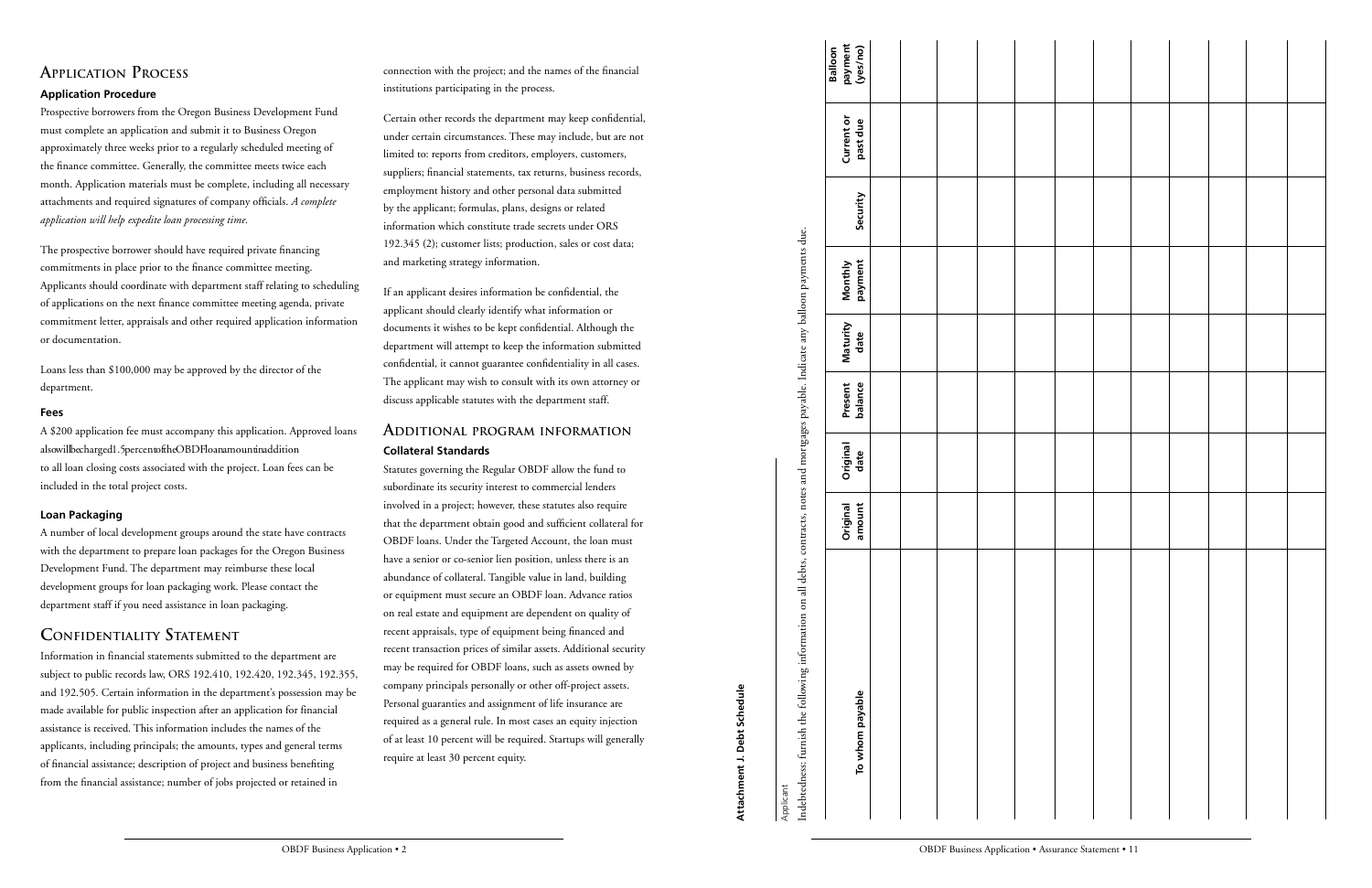#### **First Source Hiring Agreements**

Companies obtaining funds from the lottery portion of the OBDF must enter into a First Source hiring agreement with a local job training program. A First Source is an agreement to accept referrals for new job openings in their company from a local job training agency. This requirement does not apply to OBDF loans of \$100,000 or less. Employers may benefit from these agreements by receiving training funds for new employees, a screening and referral source of new applicants and other specialized training packages from a job training agency.

#### **Supplanting**

The purpose of the Regular OBDF is to encourage commercial or other lenders to assist small business. The Regular OBDF is not intended to supplant these funds. Applicants and lenders will be asked to provide information as to the maximum amount they are able to lend or contribute for the project. This section does not apply to the Targeted OBDF.

### **ATTACHMENTS**

The applicant must attach the following (please label accordingly) and complete the general information sheet. If an attachment or specific information request does not apply, please state "Does not apply."

#### **Attachment A. Historical Financials**

Provide the prior three years of financial statements, if available. At a minimum this history must contain: balance sheet, income statement and changes in financial position statement, with accountant notes and assumptions. Audited or reviewed statements are preferred, however, other statements may be acceptable if supported by tax returns. Interim financial statements also should be included so that the most recent statements are within ninety days of application. All statements must be signed by a company officer.

#### **Attachment B. Personal Financials**

Provide the most recent personal financial statement for each principal owner (owning 20 percent or more of the stock or partnership units) and all guarantors. Tax returns may be required. These statements must be signed and be no older than 90 days.

#### **Attachment C. Affiliate Statements**

Provide a listing of all affiliates or subsidiaries and the last three years' balance sheets and profit and loss statements on each.

#### **Attachment D. Pro Formas**

Submit two years of pro forma financial statements. Pro formas must include: balance sheets, income statements and cash flow statements and

must be supported by notes and justifiable assumptions. A cash flow pro forma must be monthly for a minimum of twelve months or until a sustained positive monthly cash flow is reached.

#### **Attachment E. Project Plans**

If applicable, please attach plot plan and/or drawings of the proposed project. Attach map of the project site.

#### **Attachment F. Management**

Provide an organization chart of the company showing key position and functions. Attach résumés of key management.

#### **Attachment G. Litigation**

Provide summaries, including descriptions and current status, of any legal proceedings, bankruptcies, consent decrees, orders, investigations, unasserted claims or suits against the applicants, any affiliates or guarantors and all principals with ten percent or more ownership, which are currently pending or threatened or which were concluded in the ten years prior to the date of application.

#### **Attachment H. Private Lender(s) Commitment**

Please attach commitments from private lenders investing in the project. Commitment should include term, rate, collateral, guarantees, any additional conditions and a statement that the amount offered is the maximum the private lender will provide for this project.

#### **Attachment I. Collateral and Appraisals**

The department may require appraisals as a condition of a loan consideration or approval. If an appraisal is available, please provide it at this time. Provide any tax assessment statements on project property or on collateral being offered for the loan. See attached form.

#### **Attachment J. Debt Schedule**

Please attach schedule of debt on the enclosed form.

#### **Attachment K. Project Assurance Statement**

Please use attached form to include a project assurance statement.

#### **Attachment L. Business Plan**

Please provide a business plan or executive summary.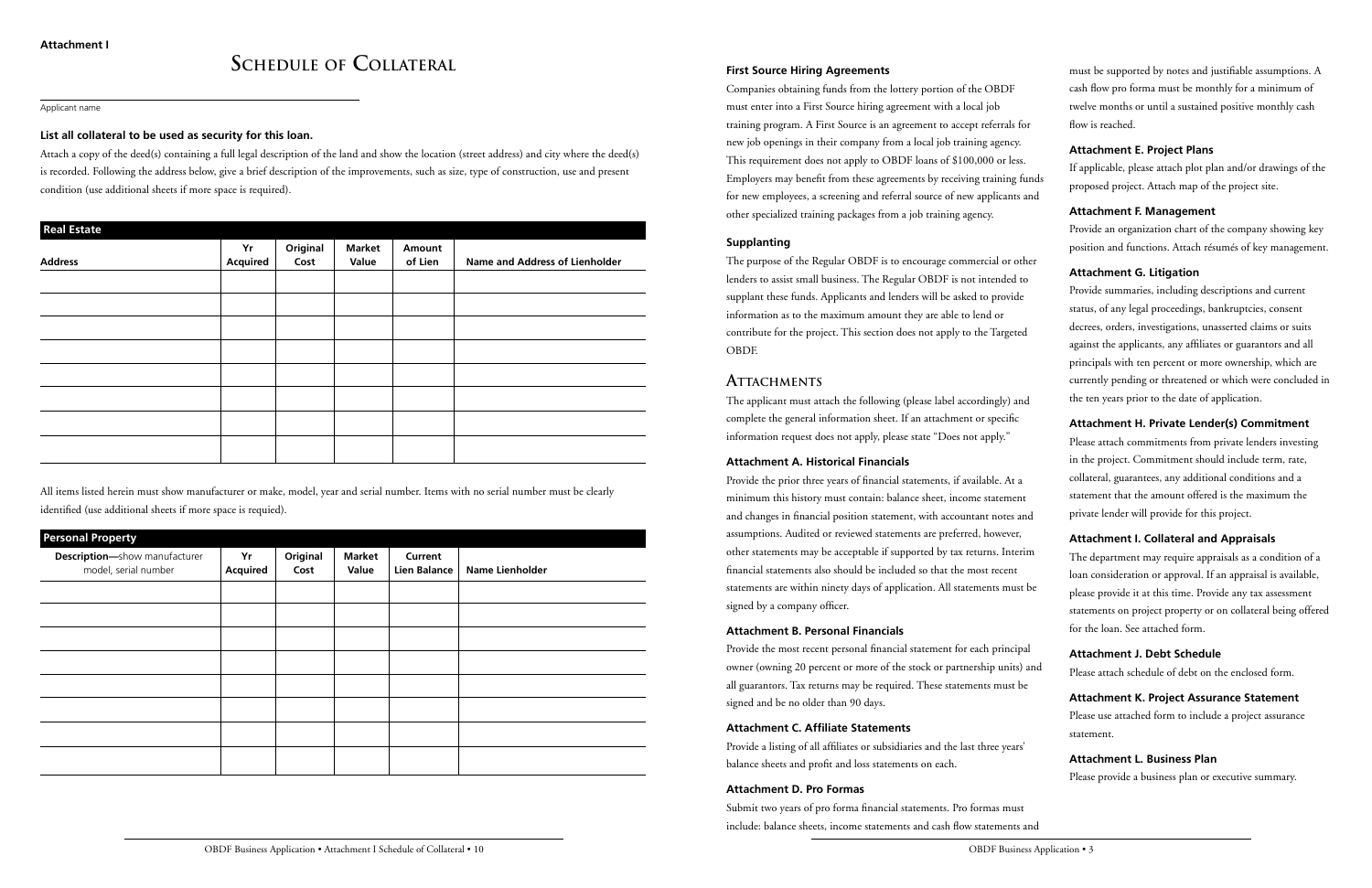# **OBDF Loan Application Checklist**

Business Oregon appreciates your interest in the OBDF loan program. We will begin reviewing your application once it is complete. Incomplete applications may delay the underwriting process. For additional detail on the items listed below, please refer to the attachment descriptions found on page 3 of this application. Please contact a member of our Business Finance staff at 503–986–0172 with any questions related to the OBDF programs, application or items requested on this checklist. A complete application will include the following applicable information:

- $\square$  \$200 application fee
- Body of Application (complete all sections)
- $\Box$  Application Certification (page 9 signed and dated)
- $\Box$  Attachment A: Business Historic and Interim Financial Statements & Tax Returns
- $\Box$  Attachment B: Personal Financial Statement(s) & Tax Returns
- $\Box$  Attachment C: Affiliate Statements (if applicable)
- Attachment D: Financial Projections with Assumptions Explained
- Attachment F: Company Management (organizational chart and resumes)
- $\Box$  Attachment G: Litigation Information (if applicable)
- Attachment H: Private Lender(s) Commitment
- Attachment I: Schedule of Collateral
- Attachment J: Debt Schedule
- □ Attachment K: Assurance Statement (page 12 signed and dated)
- $\Box$  Attachment L: Business Plan or Executive Summary (2–3 pages maximum)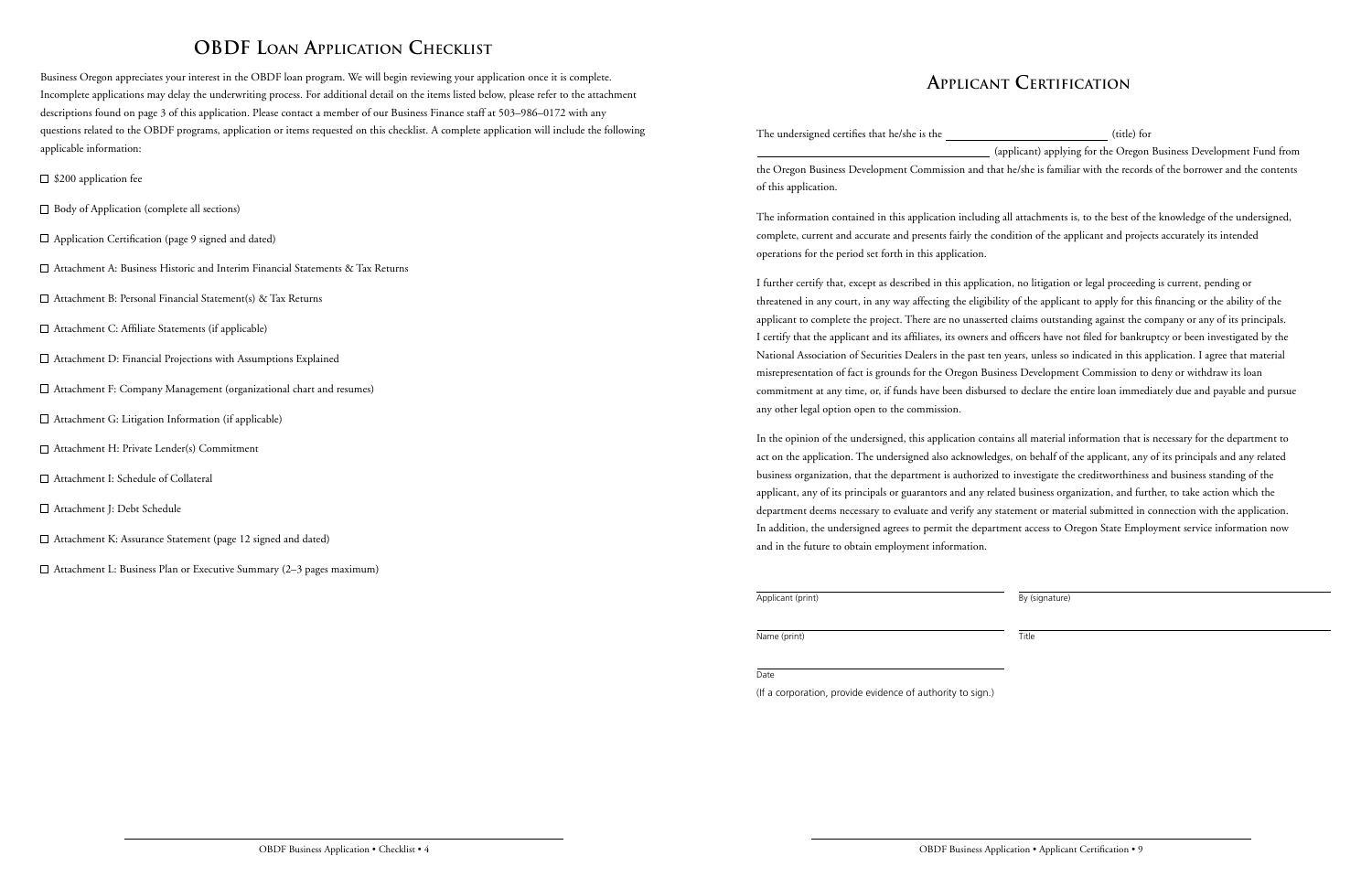## **General Information Sheet**

The following application must be completed by the prospective borrower. The application will be complete for processing when the application, supporting attachments, lender commitments and application fee are received by the department. Staff are available to meet in a pre-application conference to discuss loan requests. If more room is needed to answer a question, please attach an additional sheet and label accordingly.

### **1. Borrower Information**

| <b>Business name</b>                                                                                                                                                                                                        | Telephone             | Fax        |         |                                                  |       |      |
|-----------------------------------------------------------------------------------------------------------------------------------------------------------------------------------------------------------------------------|-----------------------|------------|---------|--------------------------------------------------|-------|------|
| <b>Business address</b>                                                                                                                                                                                                     |                       | City       | State   | Zip                                              |       |      |
| Business contact                                                                                                                                                                                                            | Title                 |            |         | County                                           |       |      |
| □ Proprietorship<br>$\Box$ C-Corp<br>$\square$ S-Corp                                                                                                                                                                       | $\Box$ Partnership    | $\Box$ LLC |         | Business contact email address                   |       |      |
| Date established                                                                                                                                                                                                            | Date of incorporation |            |         | State of incorporation                           |       |      |
| IRS number                                                                                                                                                                                                                  | NAICS code            |            |         | Oregon business ID # (from Oregon Dept. Revenue) |       |      |
| Business description: Describe products or services, development of business, including date of acquisition, orginal and subsequent<br>investments of note and significant ownership, management or physical plant changes. |                       |            |         |                                                  |       |      |
|                                                                                                                                                                                                                             |                       |            |         |                                                  |       |      |
| 2. Program                                                                                                                                                                                                                  |                       |            |         |                                                  |       |      |
| This application is for the<br>□ Regular OBDF                                                                                                                                                                               | □ Targeted OBDF       |            |         |                                                  |       |      |
| 3. Company Principals<br>Proprietor, partners, officers, directors and all holders of outstanding stock-100% of ownership must be shown.                                                                                    |                       |            |         |                                                  |       |      |
| Name, Title, Social Security Number                                                                                                                                                                                         | <b>Address</b>        |            | % Owned | Date of Birth                                    | Race* | Sex* |
|                                                                                                                                                                                                                             |                       |            |         |                                                  |       |      |
|                                                                                                                                                                                                                             |                       |            |         |                                                  |       |      |
|                                                                                                                                                                                                                             |                       |            |         |                                                  |       |      |
|                                                                                                                                                                                                                             |                       |            |         |                                                  |       |      |
|                                                                                                                                                                                                                             |                       |            |         |                                                  |       |      |
| *Disclosure is voluntary. Race and sex information, if provided, will be used for statistical purposes only.                                                                                                                |                       |            |         |                                                  |       |      |
| 4. Describe Present Facility                                                                                                                                                                                                |                       |            |         |                                                  |       |      |
| Present facility:<br>$\Box$ own<br>$\Box$ lease                                                                                                                                                                             |                       |            |         |                                                  |       |      |
| Description                                                                                                                                                                                                                 |                       |            |         |                                                  |       |      |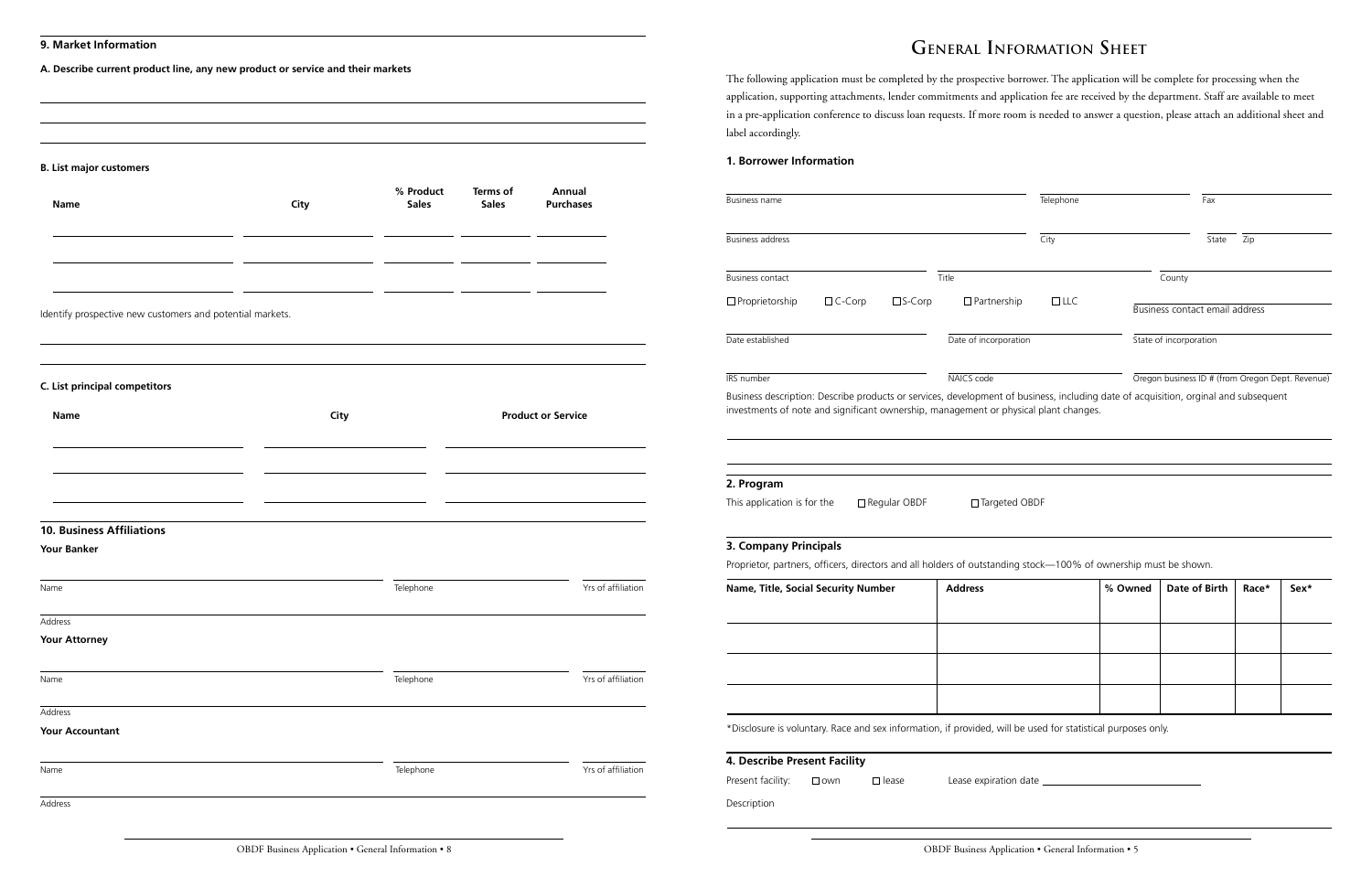### **5. Purpose of Loan**

**A. Complete if project is new construction or acquisition of real estate or moving to a new location.**

| Project address                                                                                            |         |                                                           |                                              |        |                                                                |               |
|------------------------------------------------------------------------------------------------------------|---------|-----------------------------------------------------------|----------------------------------------------|--------|----------------------------------------------------------------|---------------|
| Land area (acres or sq. feet)                                                                              |         | Building area (sq. feet)                                  |                                              |        |                                                                |               |
| Zoning                                                                                                     |         |                                                           |                                              |        |                                                                |               |
| Person or legal entity holding title                                                                       |         |                                                           |                                              |        |                                                                |               |
| Construction start date                                                                                    |         |                                                           | Projected completion date                    |        |                                                                |               |
| <b>B. Use of Proceeds</b>                                                                                  |         |                                                           |                                              |        | Additional working capital detail:                             |               |
|                                                                                                            |         | <b>Projected costs</b>                                    |                                              |        | Use of working capital Amount                                  |               |
| Land acquisition                                                                                           |         | \$<br><u> 1980 - Andrea Station Barbara, amerikan per</u> |                                              |        | <u> 1999 - Johann Barnett, f</u>                               | $\frac{1}{2}$ |
| <b>Building acquisition</b>                                                                                |         | $\frac{1}{2}$                                             |                                              |        | <u> 1990 - Jan James James Barnett, amerikansk politiker (</u> | $\frac{1}{2}$ |
| Equipment acquisition                                                                                      |         | $\frac{1}{\sqrt{2}}$                                      |                                              |        | <u> 1990 - Johann Barnett, fransk politiker (</u>              | $\frac{1}{2}$ |
| New contruction*                                                                                           |         | $\updownarrow$                                            |                                              |        | <u> 1990 - Johann Barnett, fransk politik (</u>                | $\frac{1}{2}$ |
| Renovation*                                                                                                |         | <u> 1989 - Johann John Stein, fransk politik (</u>        |                                              |        | <u>and the state of the state</u>                              | $\frac{1}{2}$ |
| Working capital (provide detail at right)                                                                  |         | \$0.00                                                    |                                              |        |                                                                | $\frac{1}{2}$ |
| Other (specify)                                                                                            |         | $\updownarrow$                                            |                                              |        |                                                                |               |
| Total uses of proceeds**                                                                                   |         | $$^{0.00}$                                                | <u> 1990 - Jan Barnett, fransk politiker</u> |        |                                                                |               |
| *The OBDF is a permanent "take-out" lender and cannot provide construction financing.                      |         |                                                           |                                              |        |                                                                |               |
| C. Sources of financing (please attach copies of commitment of each source of financing; see Attachment I) |         |                                                           |                                              |        |                                                                |               |
| Name of lender                                                                                             | Purpose |                                                           |                                              | Amount | Rate                                                           | Term          |
|                                                                                                            |         |                                                           |                                              |        |                                                                |               |
| OBDF                                                                                                       |         |                                                           |                                              |        |                                                                |               |
| Equity                                                                                                     |         |                                                           |                                              |        | N/A                                                            | N/A           |
| Source of equity                                                                                           |         |                                                           | Total sources of funding** \$ 0.00           |        |                                                                |               |

**\*\*Note: total use of proceeds (B) must equal total sources of funding (C).**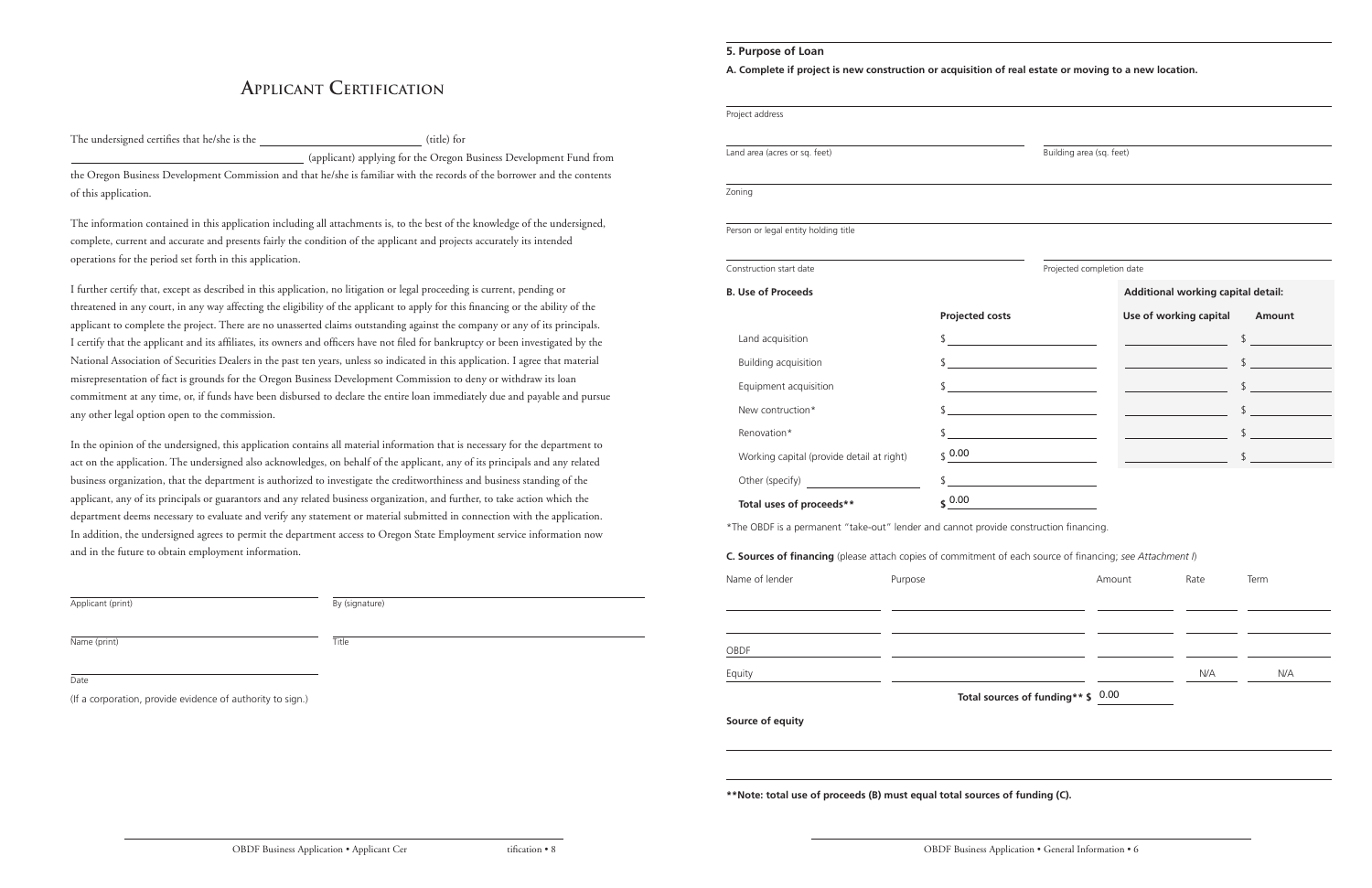#### **6. Guaranties Offered**

Identify personal and corporate guarantees

#### **7. Annual Occupancy Costs**

Describe current and projected annual occupancy costs for the company after completion of the project.

|              | Current       | Projected                     |
|--------------|---------------|-------------------------------|
| Debt service | $\frac{1}{2}$ | $$\overbrace{\hspace{2.5cm}}$ |
| Rent         | $\frac{1}{2}$ | $\sim$                        |
| Taxes        | $\sim$        | $\sim$                        |
| Maintenance  | $\mathbb{S}$  | $\sim$                        |
| Insurance    | $\mathcal{S}$ | $\sim$                        |
|              |               |                               |

#### **8. Employment Information**

**A. Current and projected (at the end of two years) employees** at various job categories.

|                        | <b>Current #</b> | Average<br><b>Wage Rate</b> | <b>Projected Net</b><br><b>New Employees</b> | Average<br><b>Wage Rate</b> | <b>Projected Total</b><br>Employment |
|------------------------|------------------|-----------------------------|----------------------------------------------|-----------------------------|--------------------------------------|
| Managerial             |                  |                             |                                              |                             |                                      |
| Office                 |                  |                             |                                              |                             |                                      |
| Sales                  |                  |                             |                                              |                             |                                      |
| Technical/Professional |                  |                             |                                              |                             |                                      |
| Production             |                  |                             |                                              |                             |                                      |
| <b>Total</b>           | 0                |                             | 0                                            |                             | 0                                    |

**B. Projected number of new full–time (FTE) positions** created or retained as a result of this project.

|              | <b>Created</b> | Saved |                                                                      |
|--------------|----------------|-------|----------------------------------------------------------------------|
| First year   |                |       | To convert part-time employees                                       |
| Second year  |                |       | to full-time equivalents, total                                      |
| Third year   |                |       | annual hours of full- and part-time<br>employees and divide by 1820. |
| <b>Total</b> |                |       |                                                                      |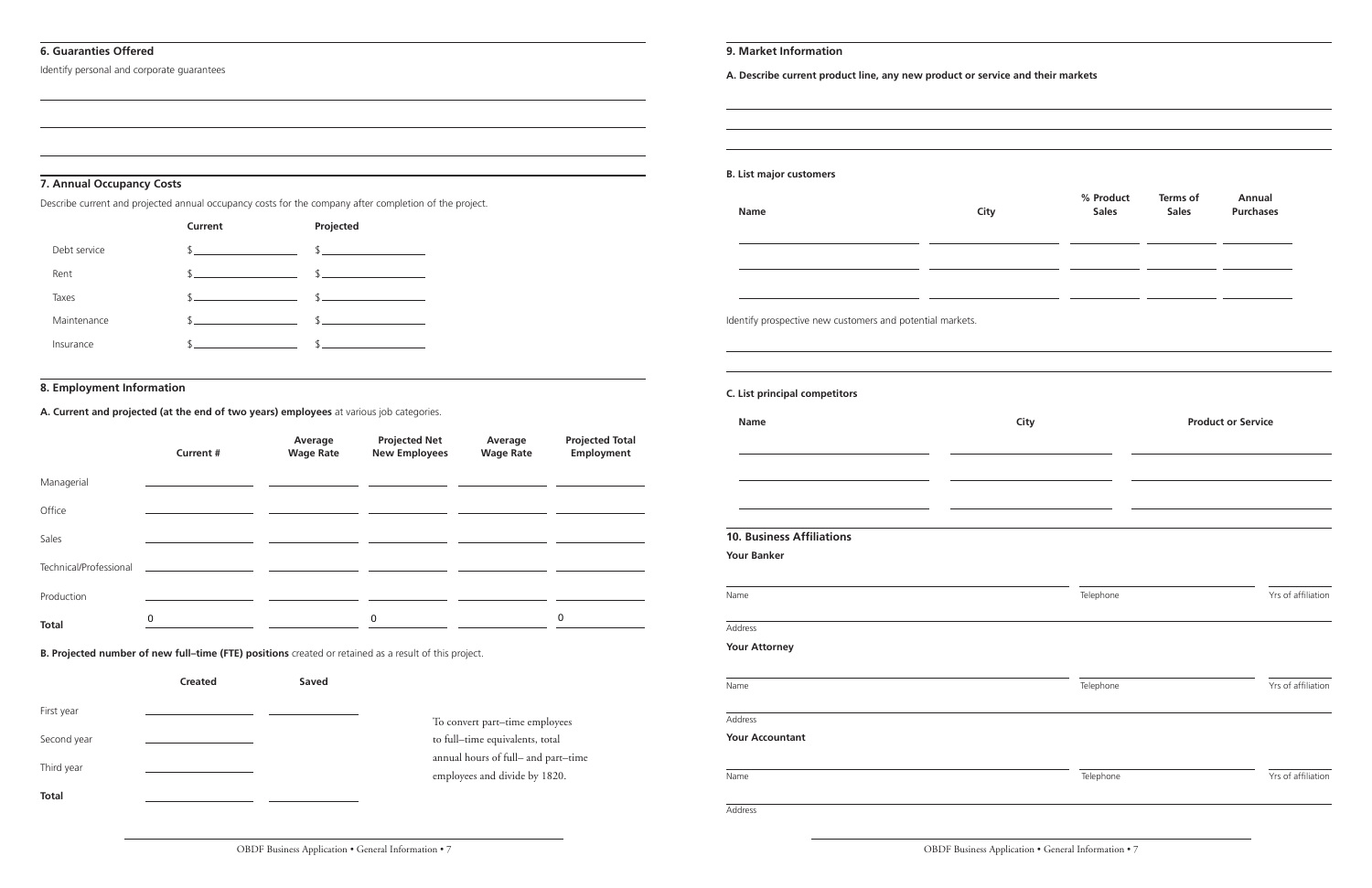#### **9. Market Information**

**A. Describe current product line, any new product or service and their markets**

#### **B. List major customers**

| <b>Name</b> | City | % Product<br><b>Sales</b> | <b>Terms of</b><br><b>Sales</b> | <b>Annual</b><br><b>Purchases</b> |
|-------------|------|---------------------------|---------------------------------|-----------------------------------|
|             |      | 0.00%                     |                                 |                                   |
|             |      | 0.00%                     |                                 |                                   |
|             |      | 0.00%                     |                                 |                                   |

Identify prospective new customers and potential markets.

#### **C. List principal competitors**

| <b>Name</b>                      | City      | <b>Product or Service</b> |  |  |
|----------------------------------|-----------|---------------------------|--|--|
|                                  |           |                           |  |  |
|                                  |           |                           |  |  |
| <b>10. Business Affiliations</b> |           |                           |  |  |
| <b>Your Banker</b>               |           |                           |  |  |
| Name                             | Telephone | Yrs of affiliation        |  |  |
| Address                          |           |                           |  |  |
| <b>Your Attorney</b>             |           |                           |  |  |
| Name                             | Telephone | Yrs of affiliation        |  |  |
| Address                          |           |                           |  |  |
| <b>Your Accountant</b>           |           |                           |  |  |
| Name                             | Telephone | Yrs of affiliation        |  |  |
| Address                          |           |                           |  |  |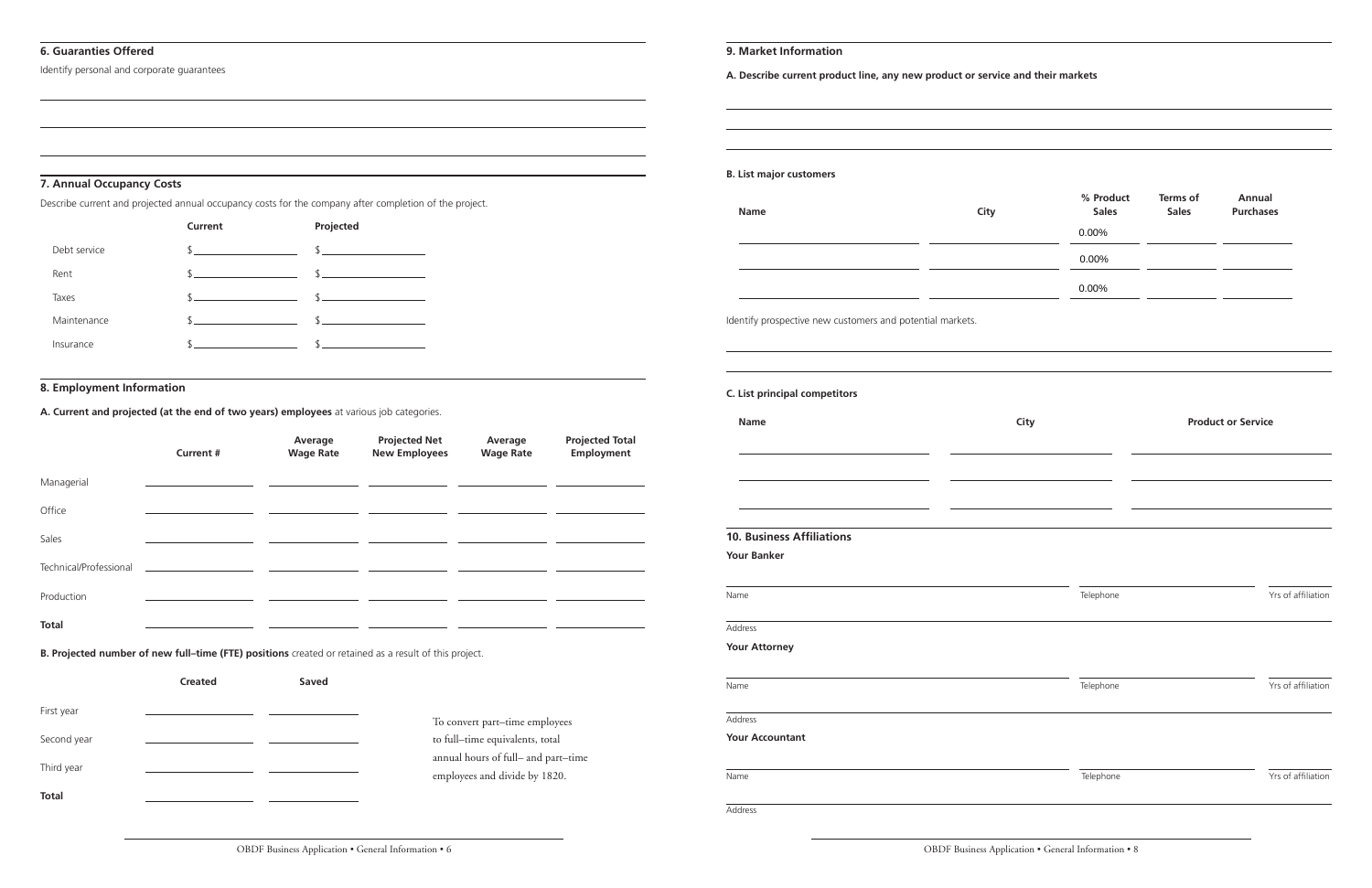## **Applicant Certification**

The undersigned certifies that he/she is the  $(title)$  for

(applicant) applying for the Oregon Business Development Fund from the Oregon Business Development Commission and that he/she is familiar with the records of the borrower and the contents of this application.

The information contained in this application including all attachments is, to the best of the knowledge of the undersigned, complete, current and accurate and presents fairly the condition of the applicant and projects accurately its intended operations for the period set forth in this application.

I further certify that, except as described in this application, no litigation or legal proceeding is current, pending or threatened in any court, in any way affecting the eligibility of the applicant to apply for this financing or the ability of the applicant to complete the project. There are no unasserted claims outstanding against the company or any of its principals. I certify that the applicant and its affiliates, its owners and officers have not filed for bankruptcy or been investigated by the National Association of Securities Dealers in the past ten years, unless so indicated in this application. I agree that material misrepresentation of fact is grounds for the Oregon Business Development Commission to deny or withdraw its loan commitment at any time, or, if funds have been disbursed to declare the entire loan immediately due and payable and pursue any other legal option open to the commission.

In the opinion of the undersigned, this application contains all material information that is necessary for the department to act on the application. The undersigned also acknowledges, on behalf of the applicant, any of its principals and any related business organization, that the department is authorized to investigate the creditworthiness and business standing of the applicant, any of its principals or guarantors and any related business organization, and further, to take action which the department deems necessary to evaluate and verify any statement or material submitted in connection with the application. In addition, the undersigned agrees to permit the department access to Oregon State Employment service information now and in the future to obtain employment information.

Applicant (print) By (signature)

Name (print) Title

Date

(If a corporation, provide evidence of authority to sign.)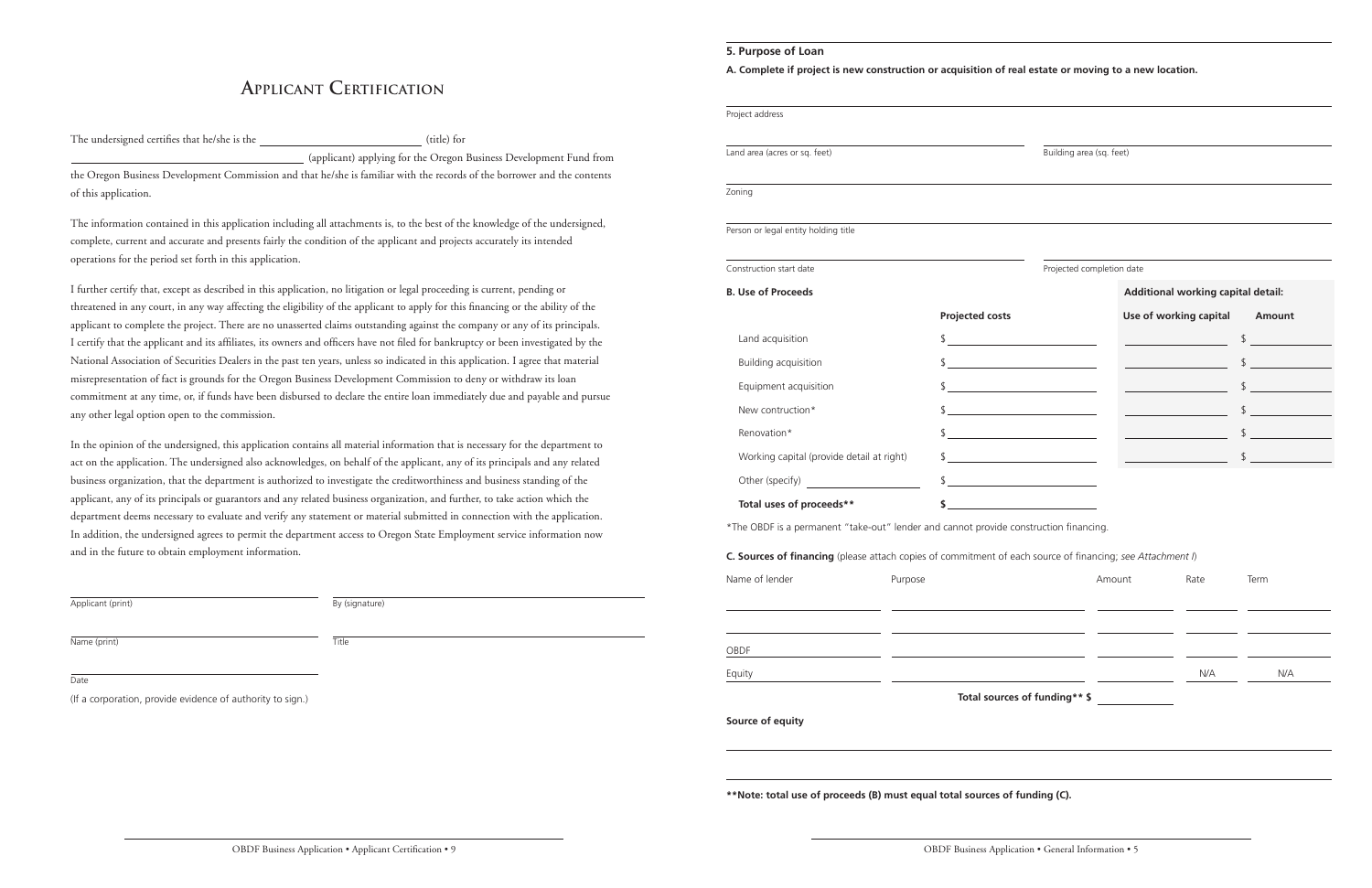# **Schedule of Collateral**

Applicant name

#### **List all collateral to be used as security for this loan.**

Attach a copy of the deed(s) containing a full legal description of the land and show the location (street address) and city where the deed(s) is recorded. Following the address below, give a brief description of the improvements, such as size, type of construction, use and present condition (use additional sheets if more space is required).

| <b>Real Estate</b> |                       |                  |                        |                   |                                |
|--------------------|-----------------------|------------------|------------------------|-------------------|--------------------------------|
| <b>Address</b>     | Yr<br><b>Acquired</b> | Original<br>Cost | <b>Market</b><br>Value | Amount<br>of Lien | Name and Address of Lienholder |
|                    |                       |                  |                        |                   |                                |
|                    |                       |                  |                        |                   |                                |
|                    |                       |                  |                        |                   |                                |
|                    |                       |                  |                        |                   |                                |
|                    |                       |                  |                        |                   |                                |
|                    |                       |                  |                        |                   |                                |
|                    |                       |                  |                        |                   |                                |
|                    |                       |                  |                        |                   |                                |
|                    |                       |                  |                        |                   |                                |

All items listed herein must show manufacturer or make, model, year and serial number. Items with no serial number must be clearly identified (use additional sheets if more space is requied).

| <b>Personal Property</b>                                     |                       |                  |                        |                                |                        |
|--------------------------------------------------------------|-----------------------|------------------|------------------------|--------------------------------|------------------------|
| <b>Description-show manufacturer</b><br>model, serial number | Yr<br><b>Acquired</b> | Original<br>Cost | <b>Market</b><br>Value | Current<br><b>Lien Balance</b> | <b>Name Lienholder</b> |
|                                                              |                       |                  |                        |                                |                        |
|                                                              |                       |                  |                        |                                |                        |
|                                                              |                       |                  |                        |                                |                        |
|                                                              |                       |                  |                        |                                |                        |
|                                                              |                       |                  |                        |                                |                        |
|                                                              |                       |                  |                        |                                |                        |
|                                                              |                       |                  |                        |                                |                        |
|                                                              |                       |                  |                        |                                |                        |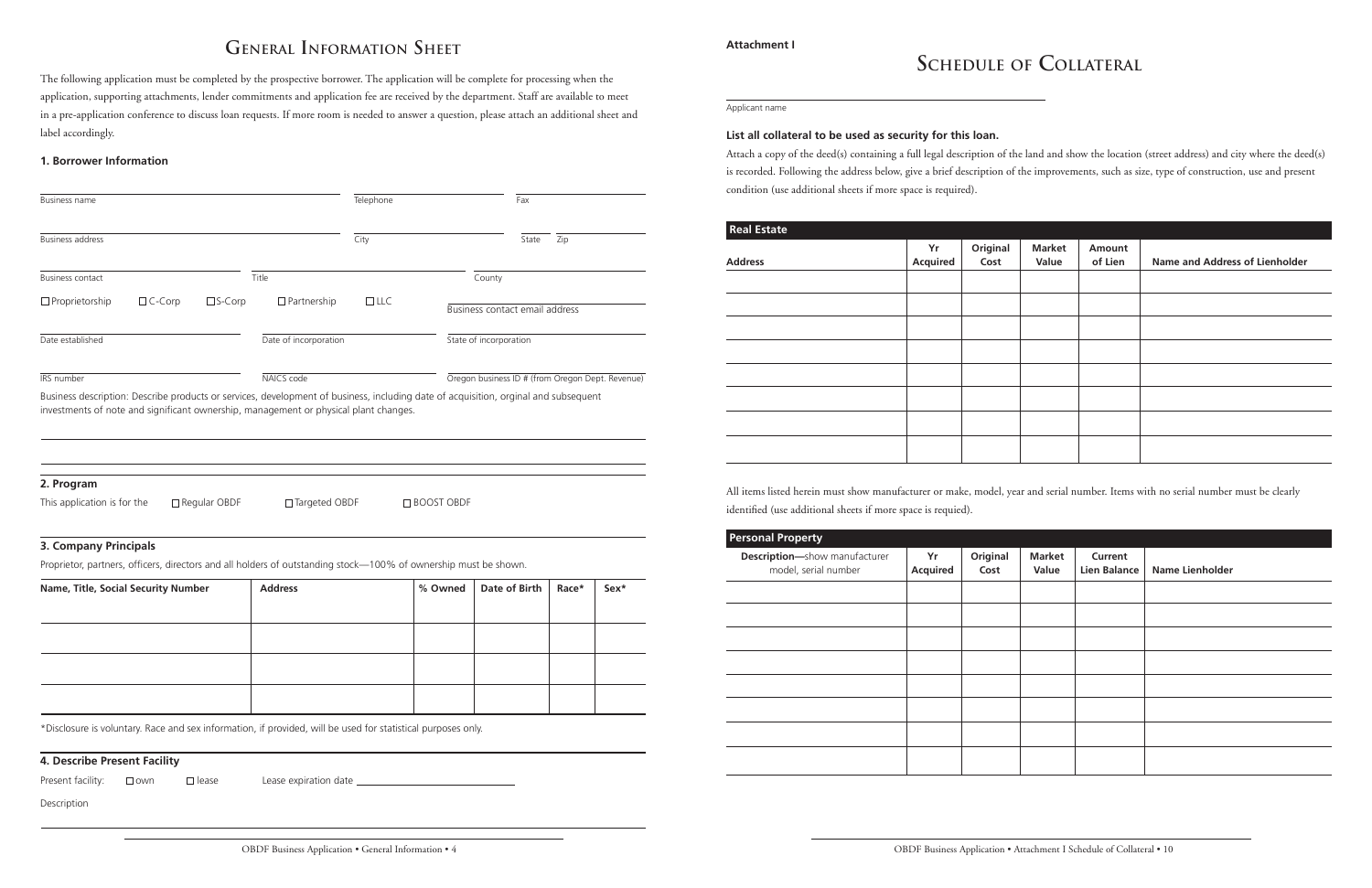#### Applicant

Indebtedness: furnish the following information on all debts, contracts, notes and mortgages payable. Indicate any balloon payments due.

| To whom payable | Original<br>amount | Original<br>date | Present<br>balance | <b>Maturity</b><br>date | <b>Monthly</b><br>payment | <b>Security</b> | <b>Current or</b><br>past due | <b>Balloon</b><br>payment<br>(yes/no) |
|-----------------|--------------------|------------------|--------------------|-------------------------|---------------------------|-----------------|-------------------------------|---------------------------------------|
|                 |                    |                  |                    |                         |                           |                 |                               |                                       |
|                 |                    |                  |                    |                         |                           |                 |                               |                                       |
|                 |                    |                  |                    |                         |                           |                 |                               |                                       |
|                 |                    |                  |                    |                         |                           |                 |                               |                                       |
|                 |                    |                  |                    |                         |                           |                 |                               |                                       |
|                 |                    |                  |                    |                         |                           |                 |                               |                                       |
|                 |                    |                  |                    |                         |                           |                 |                               |                                       |
|                 |                    |                  |                    |                         |                           |                 |                               |                                       |
|                 |                    |                  |                    |                         |                           |                 |                               |                                       |
|                 |                    |                  |                    |                         |                           |                 |                               |                                       |
|                 |                    |                  |                    |                         |                           |                 |                               |                                       |
|                 |                    |                  |                    |                         |                           |                 |                               |                                       |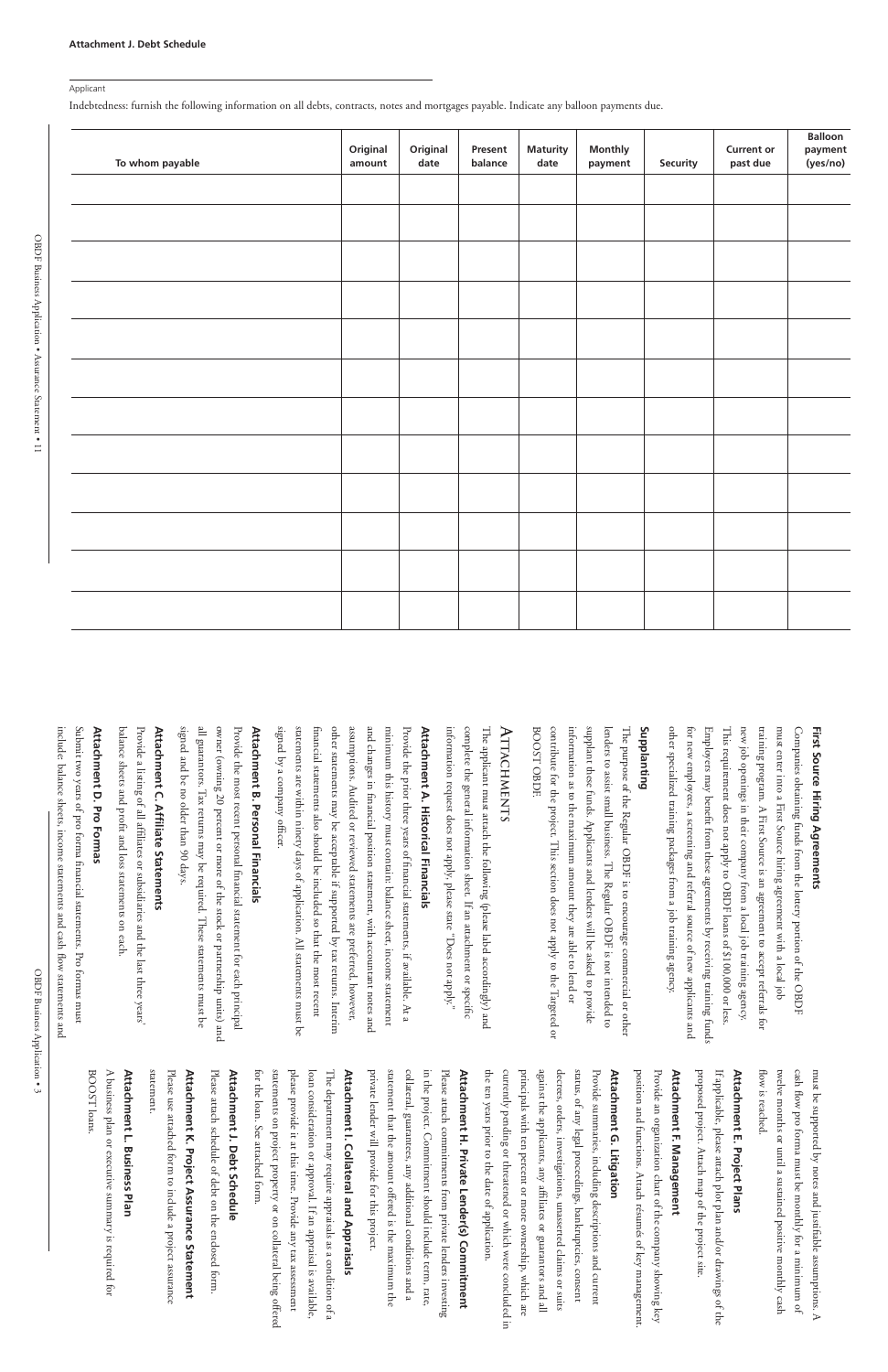#### **Attachment K**

# **Assurance Statement**

The applicant hereby assures and certifies that he/she will comply with all regulations, policies, guidelines and requirements as they relate to the Oregon Business Development Fund (OBDF). Also, the borrower assures and certifies to Business Oregon that the company:

- 1. Will comply with all applicable federal, state and local laws, statutes, rules, regulations and ordinances whereby no person on the grounds of age, sex, marital status, sexual orientation, race, color or national origin will be excluded from participation in, be denied the benefits of, or be otherwise subjected to, discrimination.
- 2. Will give Business Oregon, the state of Oregon or the Economic Development Administration through any authorized representative the access to and right to examine all records, books, papers or documents related to the loan.
- 3. Will assure that any building or facility financed in whole or in part by any funds provided under the OBDF will be designed, constructed or altered so as to assure ready access to and use of such building or facility by the physically handicapped. This provision applies only to firms which deal directly with the general public in the normal and usual course of their business, and to facilities in which business is customarily transacted by and with members of the general public.
- 4. Will reveal the following information to Business Oregon and the state of Oregon: positions presently or previously held, if any, with the state of Oregon; applicant's relationship to any individual currently employed by the state of Oregon; or previous loans provided to the applicant by the state of Oregon. The information submitted by the borrower will be reviewed by Business Oregon and the Attorney General to determine whether there appears to be a conflict of interest or a question of appearance of fairness and a determination of loan eligibility will be made accordingly.
- 5. In compliance with Executive Order 11246, all bidders, prospective contractors and subcontractors, bidding on projects in excess of \$10,000, financed in whole or in part by any funds provided under the OBDF, are required to comply with applicable federal, state and local Equal Employment Opportunity regulations.

In the case of any loan to be funded by monies received from the federal Economic Development Administration, applicant covenants that applicant:

6. Will comply with the Davis-Bacon Act, as amended (40 U.S.C. 276a–276–5) under which all laborers or mechanics employed on construction work assisted by an OBDF loan shall be paid wages at rates not less than those prevailing on similar construction in the locality as determined by the U.S. Secretary of Labor and shall receive overtime compensation in accordance with and subject to the provisions of the Contract Work Hours and Safety Standards Act (40 U.S.C. 327–333).

- 7. Will comply with the flood insurance purchase requirements of Section 102(a) of the Flood Disaster Protection Act of 1973, Public Law 93–234, 87 Stat. 975, approved December 31, 1976. Section 102(a) requires, on and after March 2, 1975, the purchase of flood insurance in communities where such insurance is available as a condition for the receipt of any federal financial assistance for construction or acquisition purposes for use in any area that has been identified by the Secretary of the Department of Housing and Urban Development as an area having special flood hazards.
- 8. Will comply with Section 106 of the National Historic Preservation Act of 1966 as amended (16 USC\470), Order 11593 and the Archeological and Historic Preservation Act of 1966 (16 USC 469a–1 et seq.) by (a) consulting with the state's Historic Preservation Officer on the conduct of investigation, as necessary to identify properties listed in or eligible for inclusion in the National Register of Historic Places that are subject to adverse effects (see 36 CFR Part 800.8) by the activity, and notifying Business Oregon of the existence of any such properties, and by (b) complying with all requirements established by the state to avoid or mitigate adverse effects.
- 9. Will comply with Section 2 of the Public Works and Economic Development Act which states that under the provision of the Act new employment opportunities should be created by developing and expanding new and existing facilities and resources rather than by merely transferring jobs from one labor area to another.

In addition, the undersigned requests that the Oregon Employment Department provide employment and wage information from the *Oregon Quarterly Tax Report* to Business Oregon for the purpose of program evaluation and performance measurement.

Applicant agrees that the department may feature applicant's business in agency publications, Web site and other mediums, which includes applicant-provided nonconfidential information.

| Signature | Title | Date |
|-----------|-------|------|
| Signature | Title | Date |
| Signature | Title | Date |

OBDF Business Application • Attachment K Assurance Statement • 12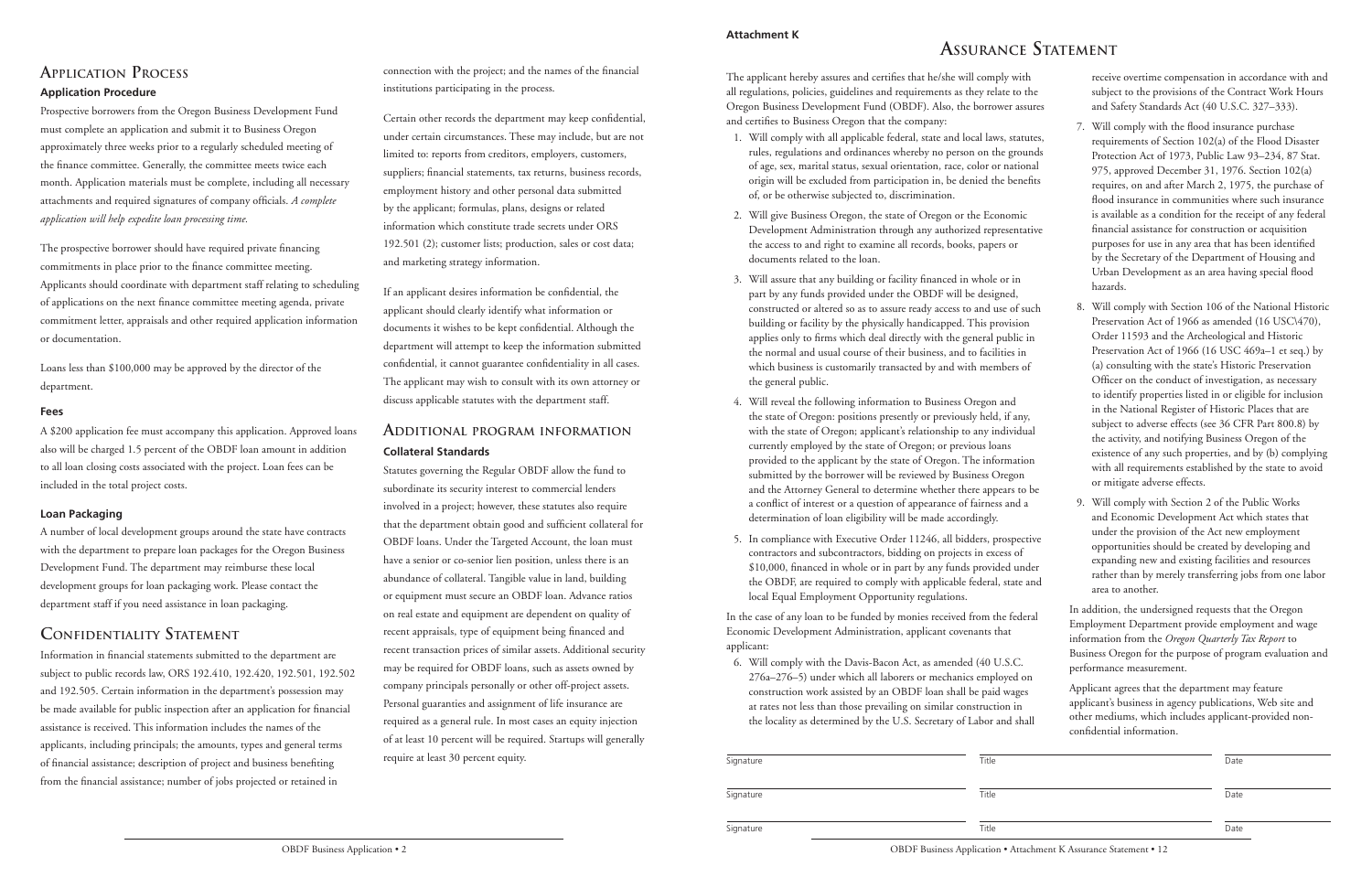

## **Borrower and Lender Acknowledgement Funding Sources and Promotions**

Business Oregon can access and disburse funds from multiple state and federal funding sources. Highlighting successful projects and businesses helps demonstrate to the public the positive impacts of these programs and also helps to attract and encourage new applicants. As part of providing funding, the state of Oregon, Business Oregon and affiliated state agencies may use your company in the future promotion of their programs and services. The following typifies the information used in promotional materials:

- business name
- private lender name
- general description of the project
- total project cost
- amount of the state direct loan, guaranteed or program enrolled loan, or private activity bond issued
- projected number of new jobs created/retained as a result of the funding

Depending on program and project, the sources of funding may include, but are not limited to:

- Oregon State Lottery
- Oregon State General Funds
- Federal Economic Development Agency
- Federal State Small Business Credit Initiative (U.S. Treasury)

Signature (Borrower) Title Date